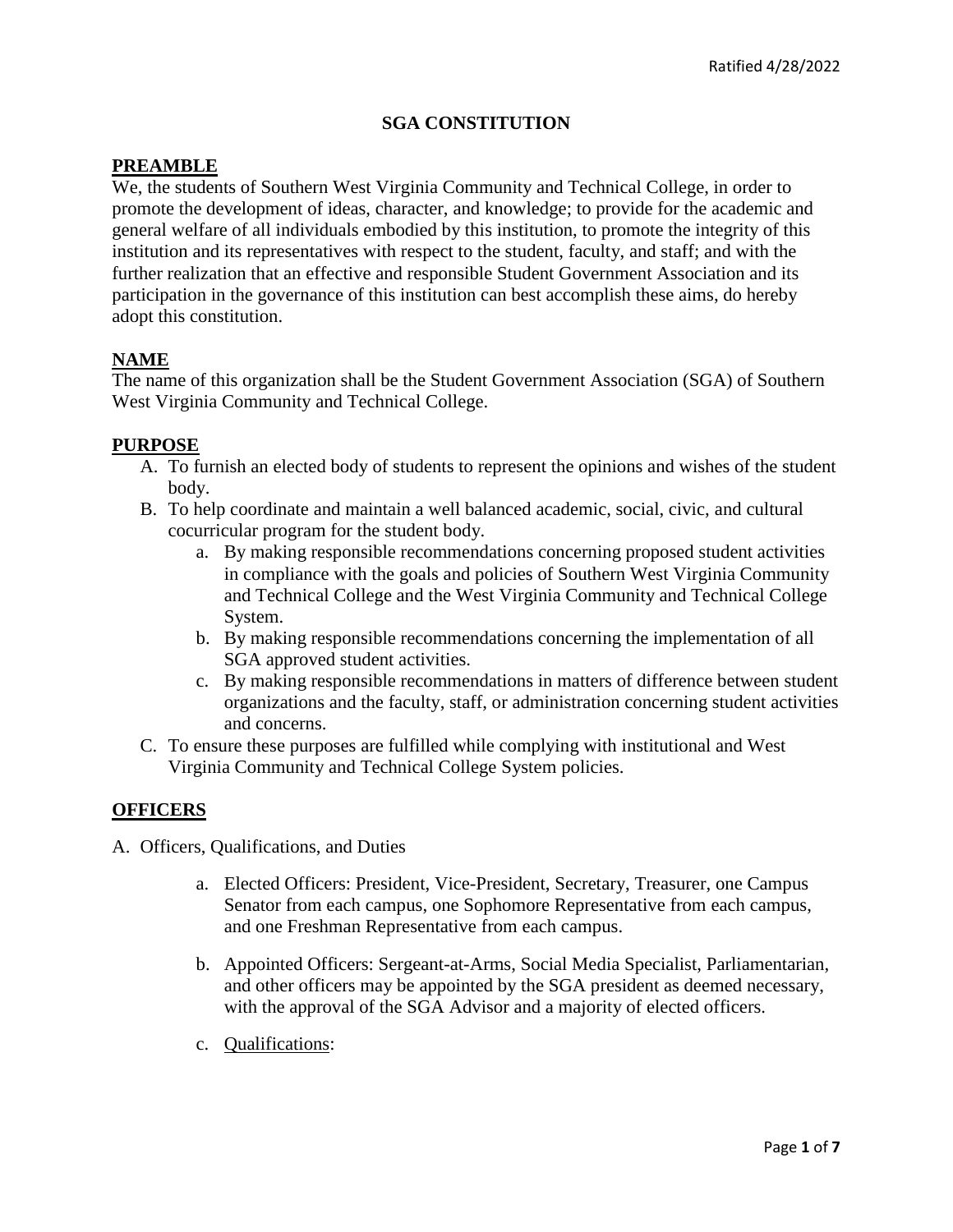- i. President: Must be a full-time student who has completed at least 12 credit hours when the term of office begins, must maintain full-time status, and have a 2.5 cumulative GPA or better.
- ii. Vice-President: Same as President.
- iii. Secretary and Treasurer: Must enroll each semester as a full-time student, and maintain at least six credit hours of enrollment with a 2.0 or better cumulative GPA.
- iv. Campus Senator: Must enroll each semester as a full-time student, and maintain at least six credit hours of enrollment, with a 2.0 or better cumulative GPA.
- v. Representatives: Must be a student with at least six semester hours of continuous enrollment.
- vi. Student Representative to the Board of Governors: Same as the President.College Representative to the Advisory Council of Students: Same as the President.

### vii. Duties

- 1. The President shall be the official representative of the student body , shall prepare the agenda for all matters to come before the SGA at regular meetings, shall appoint all committees and their respective chairperson, shall confer with the SGA advisor on a regular basis, and shall regularly preside at all meetings and perform such other duties as pertinent to the position.
- 2. The Vice-President shall assume all responsibilities and powers of the office of president and become the president should a vacancy occur, shall assist in preparing the agenda for all matters to come before the SGA at regular meetings, and shall serve as public relations person for the campus SGA.
- 3. The Secretary shall record the minutes of all business meetings, shall record members present and absent at each business meeting, and perform other duties as assigned by the president. The secretary shall provide an official copy of the minutes of each business meeting to the SGA Advisor. The secretary will work with the SGA Advisor to post the minutes to the SGA website. The secretary shall assist in the timely completion and proper retention of all official SGA records.
- 4. The Treasurer shall keep all records and accounts pertaining to the financial matters of the SGA by keeping a ledger and updating it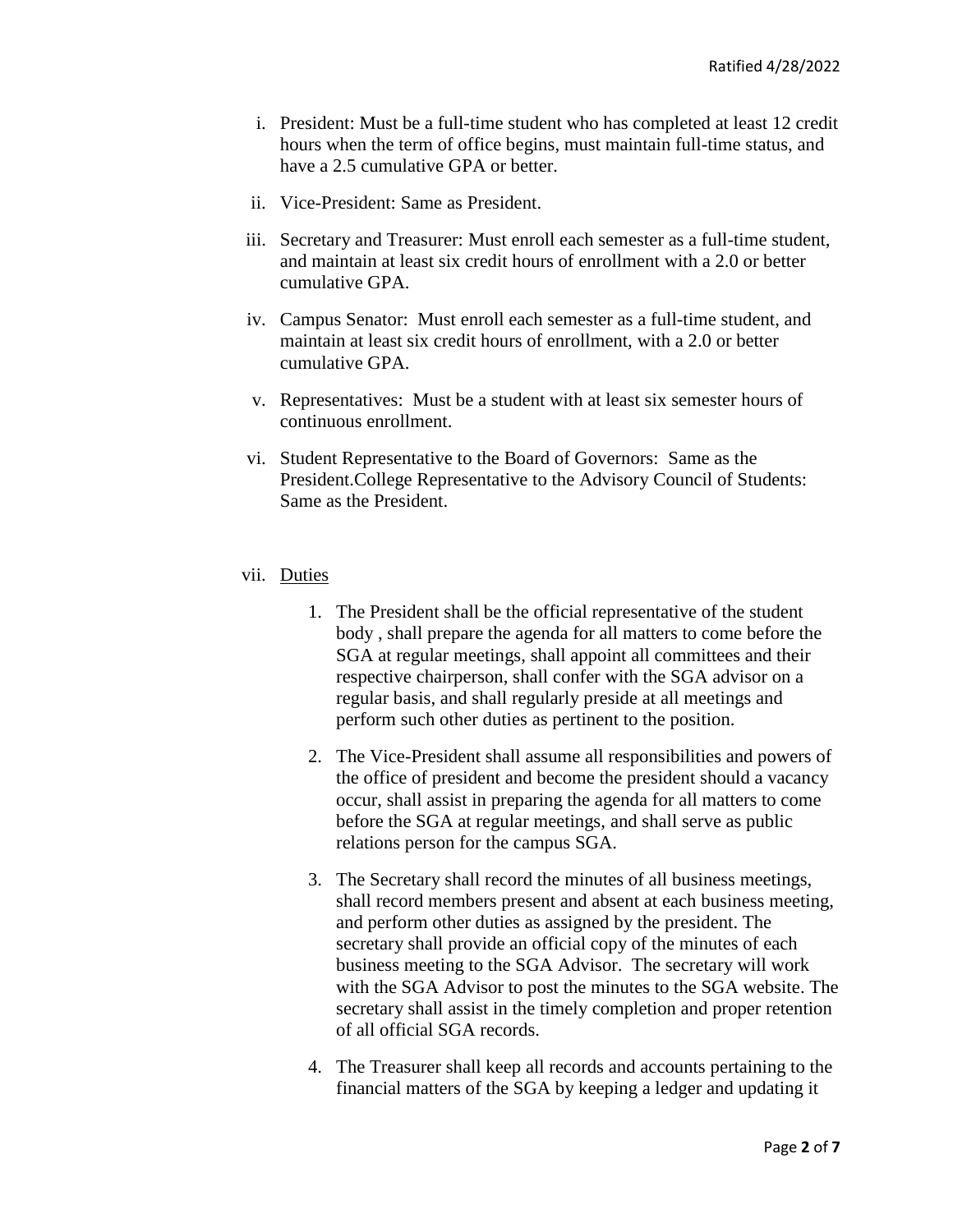weekly during the semester, shall assist in the timely completion of all official paperwork on file, and shall give a financial report at each meeting.

- 5. Campus Senators must attend all SGA meetings, they chair the Campus Activity Board on each respective campus, and represent their campus at all SGA activities.
- 6. The Parliamentarian shall observe and protect the normal use of parliamentary procedure and shall instruct any person who has been called out of order three times in one meeting to leave the meeting.
- 7. It shall be the privilege of the President to open and close each SGA meeting and other activities with a moment of silence.
- 8. The Sergeant-At-Arms shall maintain order and decorum at all SGA meetings and shall assist with security matters at SGA events.
- 9. The Freshmen and Sophomore Representatives are required to attend all regularly scheduled meetings of the SGA and the Campus Activities Board, and shall assist with the planning and implementation of all SGA activities.
- 10. The committee chairperson shall see that committee functions are carried out and shall make a report at each SGA meeting.

## B. Election of Officers

- a. Candidates must submit an official petition before they will be eligible to run for office. The petition shall include the name of the student and offices for which they are candidates.
- b. No campaign literature will be distributed or posted without the prior written approval of the campus office responsible for building and grounds as well as the SGA Advisor. Petitions for office are turned in to the SGA advisor on or before the stated deadline. Any campaign activities which would reflect unfavorably upon Southern, the student body, or the administration thereof shall result in the candidate's petition being declared void and ineligible for any SGA office by the Chief Student Services Officer or his/her designee for a period of one year. Any SGA member shall have the power to challenge, but not make the final decision, on whether or not a platform and the candidate's eligibility is void.
- c. The Chief Student Services Officer or SGA Advisor shall inform the candidates of official duties and the official election procedures before they file petitions of election.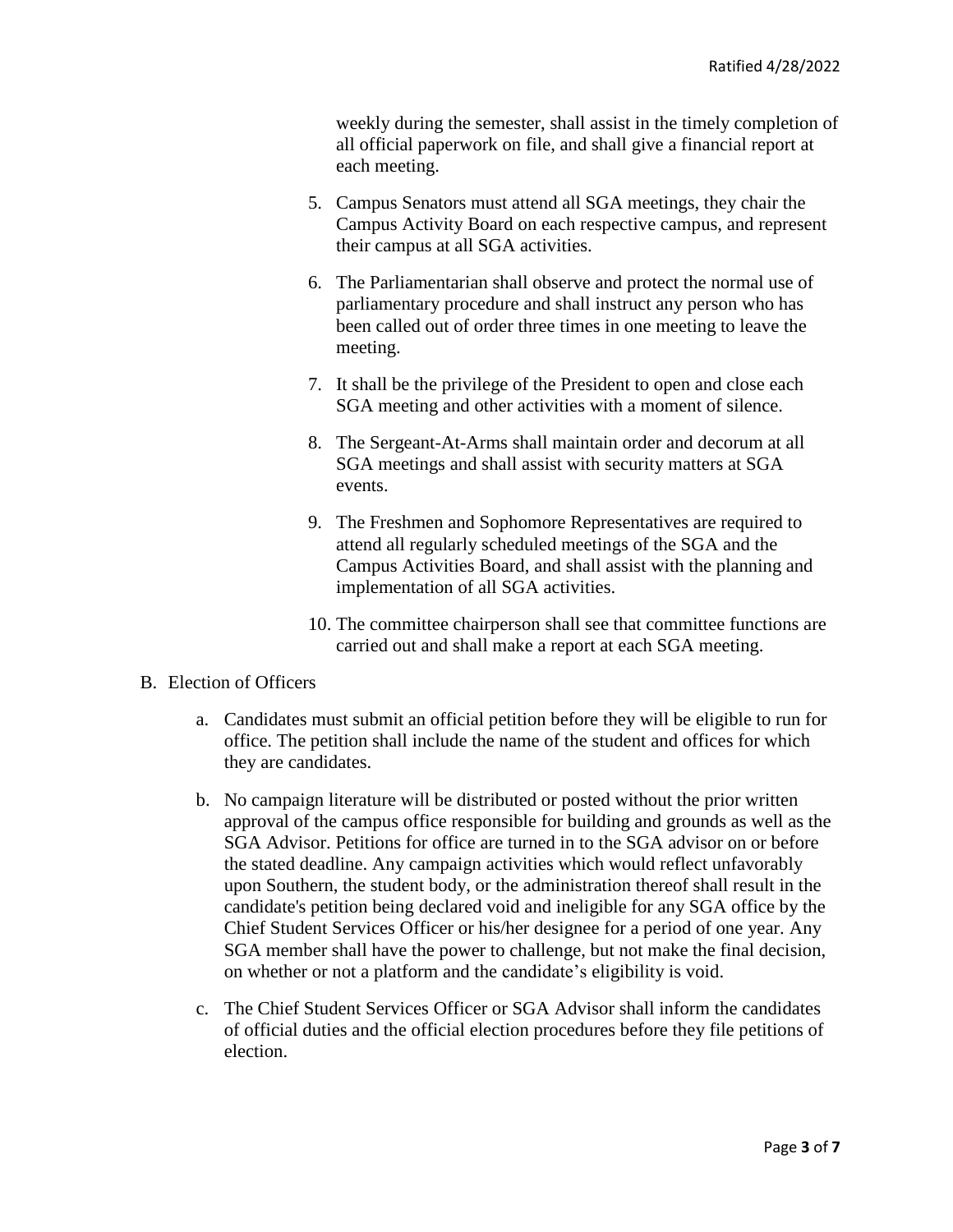- d. The term of office for all SGA members is from the first day of May to the  $30<sup>th</sup>$ day of April of the following year, as defined by state statute and/or institutional policy.
- C. Vacancies
	- a. Representatives: When a vacancy occurs through resignation, impeachment, expulsion, or ineligibility, the SGA President shall appoint an alternate to fill the unexpired term of vacancy. All alternates shall be approved by the SGA in a majority vote.
	- b. Officers
		- i. President: Should a vacancy occur in this office, the Vice-President shall forfeit his/her office to assume the office of President.
		- ii. Vice-President: Should a vacancy occur in this office, the Secretary shall forfeit his/her office to fulfill the unexpired term of office.
		- iii. Secretary: Should a vacancy occur in this office, the SGA President shall appoint a replacement from one of the SGA members or an enrolled student to fulfill the unexpired term of office. The new Secretary shall be approved by the SGA by a majority vote.
		- iv. Treasurer: Should a vacancy occur in this office, the SGA President shall appoint a replacement from one of the SGA members or an enrolled student to fulfill the unexpired term of office. The new Treasurer shall be approved by the SGA by a majority vote.
		- v. Appointed Officers: Should a vacancy occur in one of these positions, the SGA President shall appoint an SGA member or an enrolled student to fulfill the unexpired term of office. The new Appointed Officer shall be approved by the SGA by a majority vote.
		- vi. President and Vice-President simultaneously: Should a vacancy occur in both of these positions simultaneously, the Secretary shall fulfill the President's unexpired term of office appoint a new Vice President and Secretary until the next election occurs. The new Vice President and Secretary shall be approved by the SGA by a majority vote.

#### D. Meetings

- a. There shall be a minimum of one regular meeting of the SGA per month during the months of August, November, December, and January. There shall be a minimum of two regular meetings of the SGA per month during the months of September, October, February, March, and April. Meetings during May, June, and July are at the discretion of the SGA Advisor and the SGA President.
- b. These meetings shall be open to the student body, faculty, staff, and administration, with the President of the SGA recognizing said persons.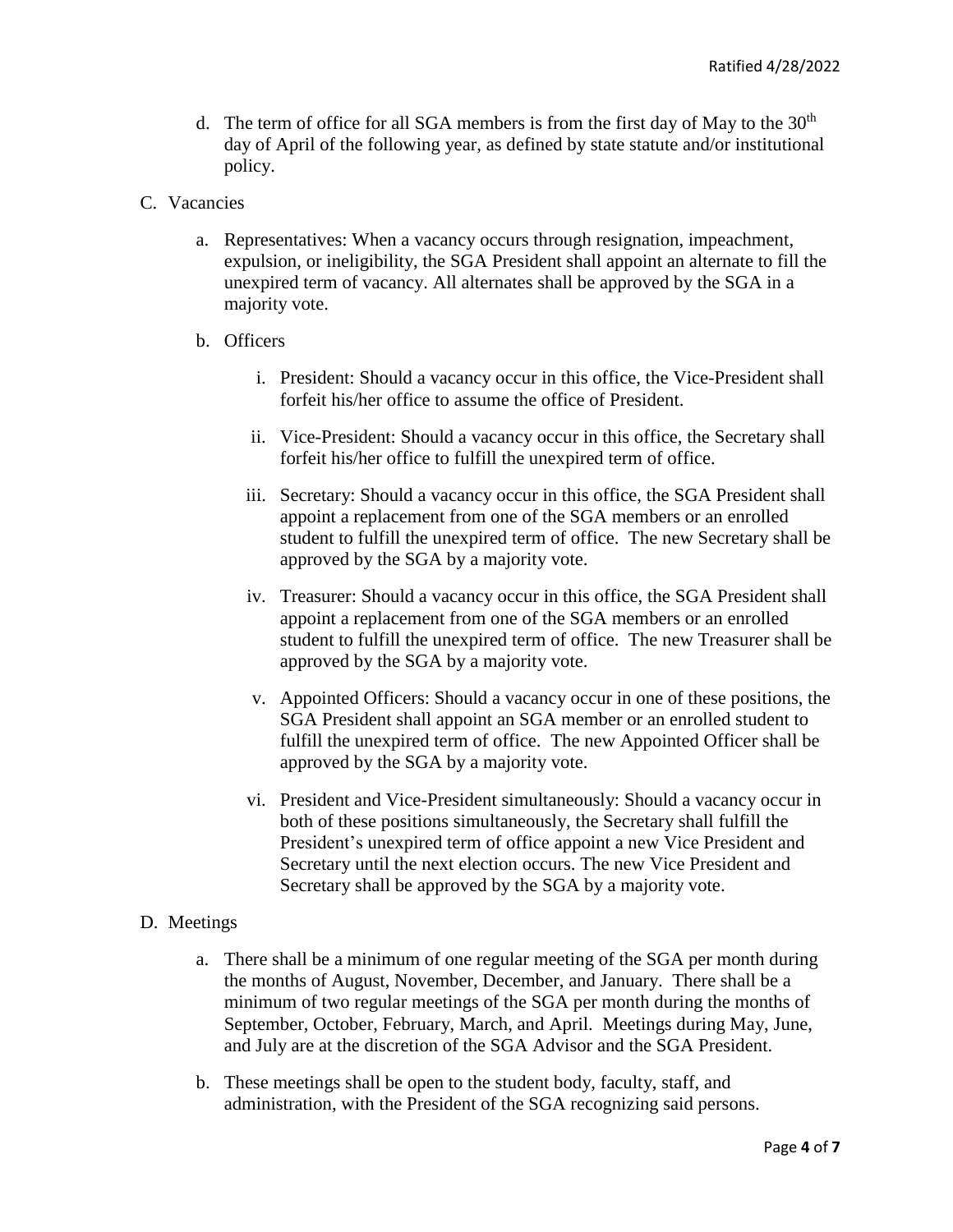- c. The SGA shall hear requests made by any student organization, student, or group of students, employee, or member of the administration and make appropriate recommendations. For the sake of the agenda preparation and other purposes, all requests to be heard must be presented to the SGA President, Vice President, or Secretary at least 24 hours prior to the announced meeting.
- d. At the beginning of each semester, each SGA member must submit his/her schedule to the SGA Advisor. Meetings shall be arranged based on these schedules and the recommendations of the SGA members. When a scheduled meeting time is decided, it shall be posted for notification of the student body for at least three school days.
- e. Special meetings may be called by the SGA President, upon request of the SGA Advisor, or upon request of a majority of SGA members. The SGA Advisor shall have at least two days' notice of special meetings.
- f. A majority of the SGA membership shall constitute a quorum to conduct official business during a properly called SGA meeting. The majority equals 50% of elected members plus one.
- g. Each member of the SGA shall have one vote except the presiding officer, who may vote only to break a tie. Appointed officers do not vote during official SGA meetings.
- h. Any member missing two consecutive meetings or a total of three meetings in one semester without a valid excuse as determined by the SGA in consultation with the SGA Advisor will be subject to impeachment proceedings.
- E. Parliamentary Authority
	- a. Parliamentary authority shall be based on Robert's Rules of Order.
	- b. Any member of the SGA may be impeached by two-thirds vote of the total student government membership. Such vote will be taken by secret ballot after consideration of a written charge. Impeachment proceedings may be instituted by one-third membership of the SGA. A final vote on the charge may not be called until at least one week after proceedings are instituted.
	- c. Impeachment proceedings shall consist of notification of charges in writing to the member considered for impeachment. The member being considered for impeachment then has a maximum of one week to prepare a statement or tender a resignation. (Any resignations are final, and those who resign may not be reinstated on the SGA that year.) After this designated time period, a final vote for impeachment may be called.

## F. Committees

a. The Campus Activities Board (CAB) is a standing SGA committee. There shall be one CAB on each campus. The Chief Student Services Officer appoints the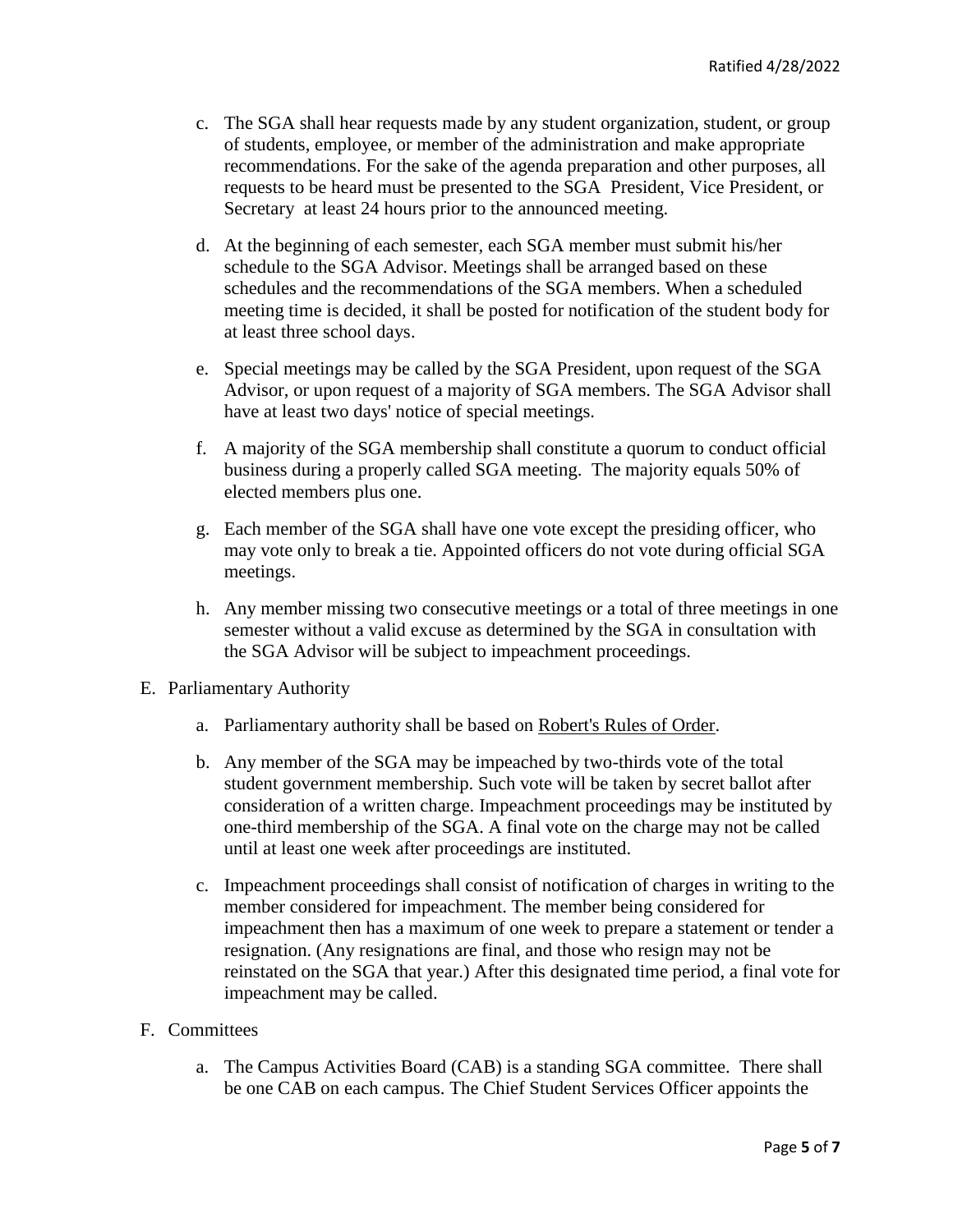Advisor to each CAB. The sophomore representative, the freshman representative, and all elected and appointed officers from each campus are the members of the CAB.

b. Special committees may be appointed by the SGA President or SGA Advisor as needed and shall serve at the will of the aforementioned persons.

### G. Advisor

- a. The Student Government Advisor to the SGA and the Campus Activities Board Advisors shall be appointed by the Chief Student Services Officer. These appointments are made in writing on, or before the first Monday in May.
- b. The Student Government Advisor and Campus Activities Board Advisors shall represent the administration, faculty, and staff of the college. The Advisors will interpret administrative policies and provide guidance to SGA and CAB members.
- c. All activities of the student body are subject to the approval of the Chief Student Services Officer.
- H. Major Functions
	- a. All activities shall be under the supervision of the CAB advisor.
		- i. Dates shall be determined by the SGA or CAB. The CAB should work with the campus offices responsible for buildings and grounds for scheduling purposes.
	- b. Scheduling Events.
		- i. No social event may be scheduled on the weekend prior to, or during the week of, mid-term and final exams.
		- ii. All social functions shall end no later than 1:00 a.m. with the exception of one event per semester which may end no later than 2:00 a.m. The SGA and the college administration do not permit drugs or alcoholic beverages at any events sponsored by the SGA. Other policies are also enforced by the SGA during these activities. This includes, but is not limited to, the Tobacco Usage Policy and the Use of Alcoholic Beverages Policy.
- I. Amendments
	- a. A proposed amendment to this constitution must be submitted in writing to the SGA. If approved by two-thirds vote of the SGA, the amendment will be referred by the SGA Advisor to the Chief Student Services Officer and the College President. If approved by the Chief Student Services Officer and the College President, it shall then be posted no fewer than 10 days before being voted on by